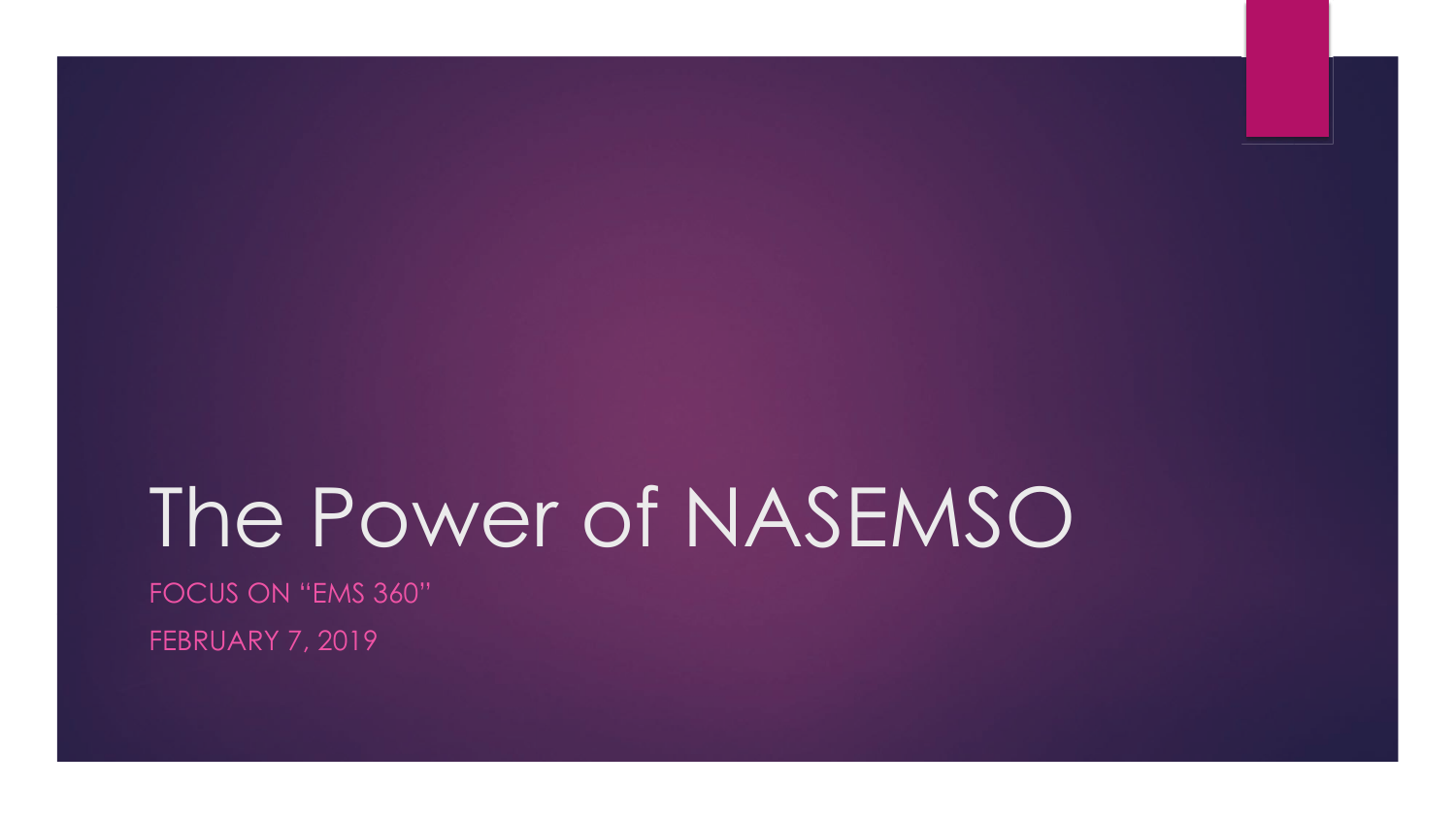## Program Benefits to States

#### $\blacktriangleright$  Benefits to states include:

- **EXECUTE:** Demonstrates unity among states to enhance the understanding of common EMS issues and support practical solutions.
- Promotes states as being proactive in addressing community concerns.
- ! Strengthens the image and visibility of NASEMSO as a coalition of states, THE "go to" leader for EMS information and opinion.
- ! Enhances the economic viability of NASEMSO to provide services and resources to states.
	- **Decreases reliance on federal funds to achieve common goals**
	- Offsets the need for dues and meeting increases.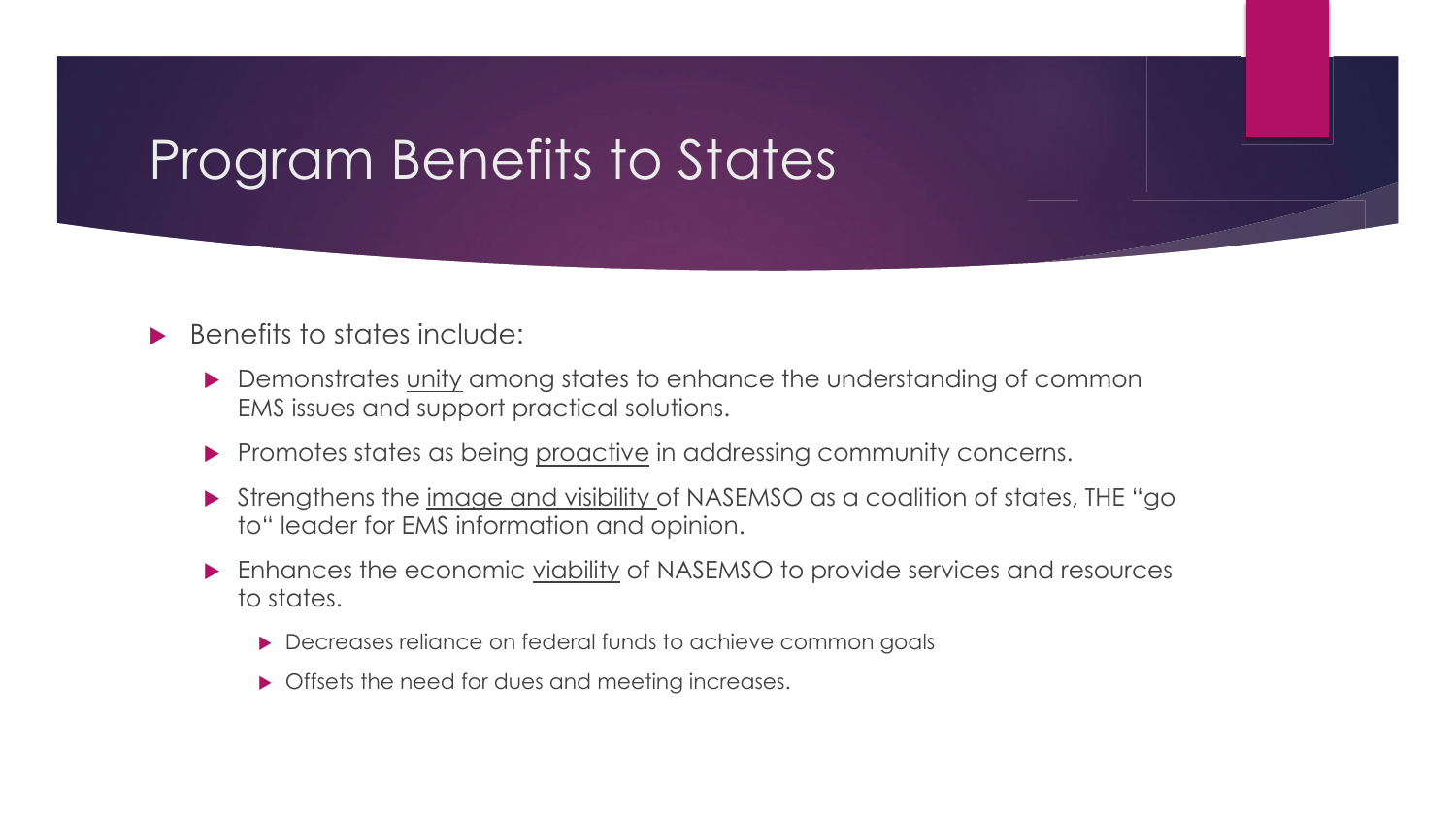### "Ask Our Members" Mini-Survey

- ! Extends NASEMSO state office member entitlement to corporate sponsors at the Bronze level (\$5000) (Tier 2 pick)
- $\triangleright$  Maximum 5 questions
- ! NASEMSO staff consultation required (to help refine questions and assist identification of best target audience i.e. state director, council, committee, all members).
- No personal identifiers (region only)
- ! NASEMSO distributes survey and collects data (via SM)
- Voluntary member participation
- ▶ 30 day period includes one reminder email at 2 weeks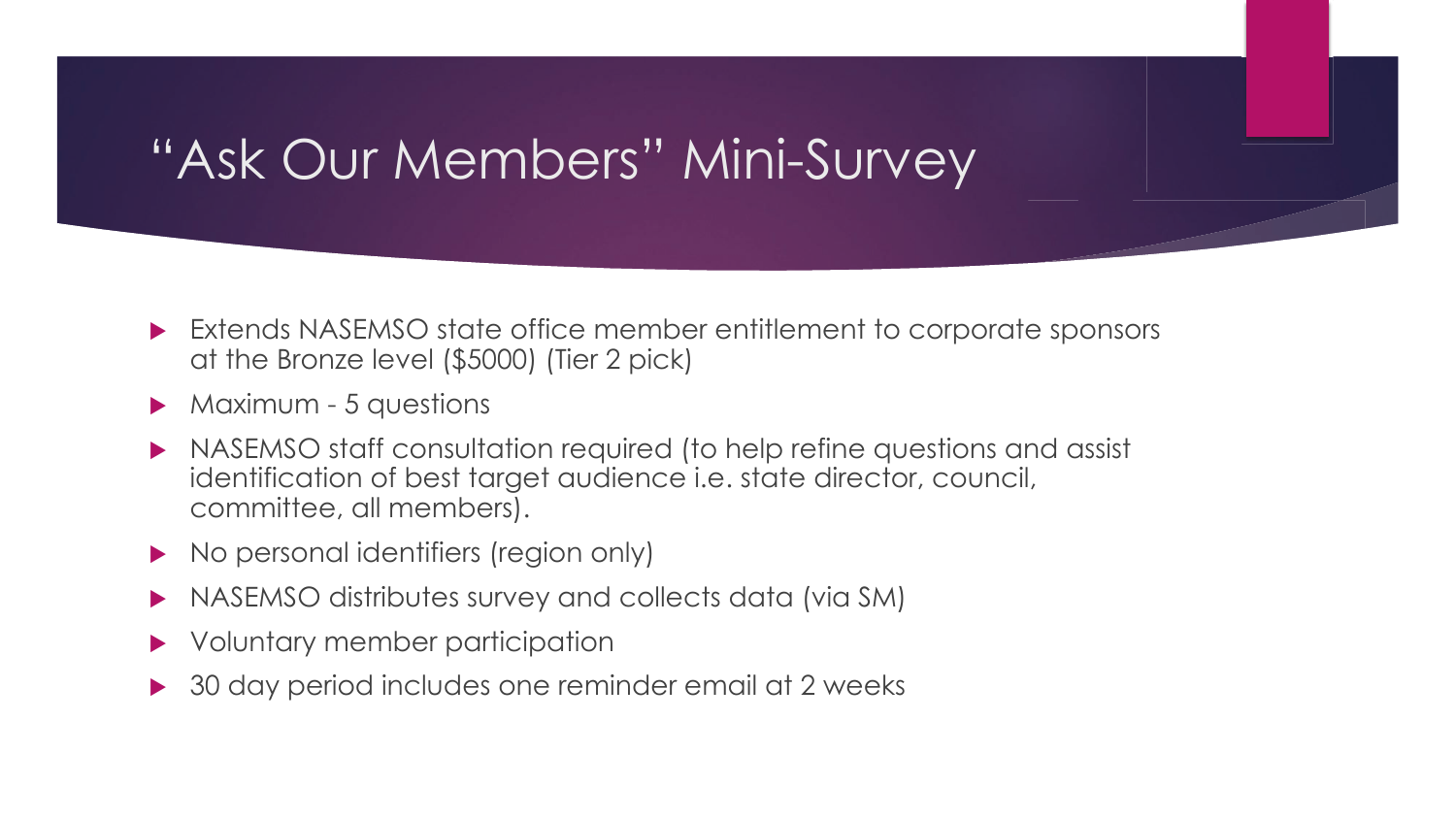#### "Ask Our Members" Mini-Survey

- ! NASEMSO staff to review data and strip/edit references that might reflect negatively on state responders (bad grammar, misspelling, etc).
- A copy of the (scrubbed) raw data will be provided to the sponsor as an Excel spreadsheet or CSV file.
- ! All data is considered "proprietary" and any use of the data beyond internal corporate purposes (such as reports or memos) shall be coordinated with NASEMSO.
- $\blacktriangleright$  To avoid potential burden to NASEMSO members, a total maximum of 3 mini-surveys" per quarter are available on a first come, first served basis. (If requests exceed maximum, request will be deferred until next available quarter.)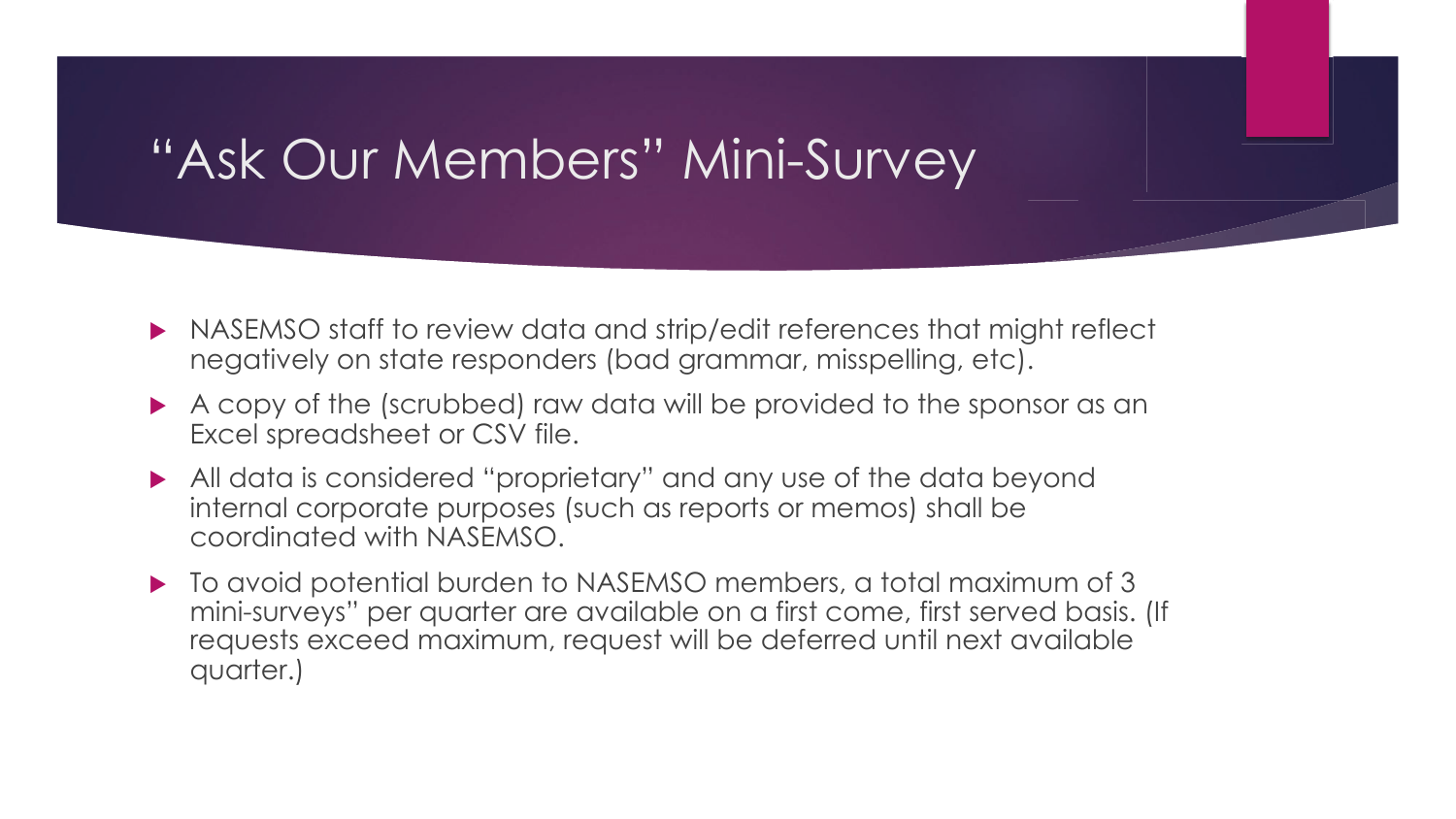### EMS Case Study

- ! Available at Platinum (\$15K) or Gold (\$10K) sponsorship levels only:
	- ▶ Concept requires Board or EC approval;
	- ! Cobranded with and distributed by NASEMSO and corporate sponsor, and;
	- **Final product requires NASEMSO Board approval prior to dissemination.**
- ! Sponsorship provides "access" to entitlement, actual costs will need to be recalculated if more than 25 hours of data collection and/or technical writing is anticipated.
- High-level focus on "best practice" by a state, region, or EMS agency to distinguish a project, campaign, company or individual that identifies a situation, recommended solutions, implementation actions, and identification of those factors that contributed to failure or success.
- ! Must focus on technology or evidence rather than any specific product.
- 2 pages preferred, maximum 4 pages.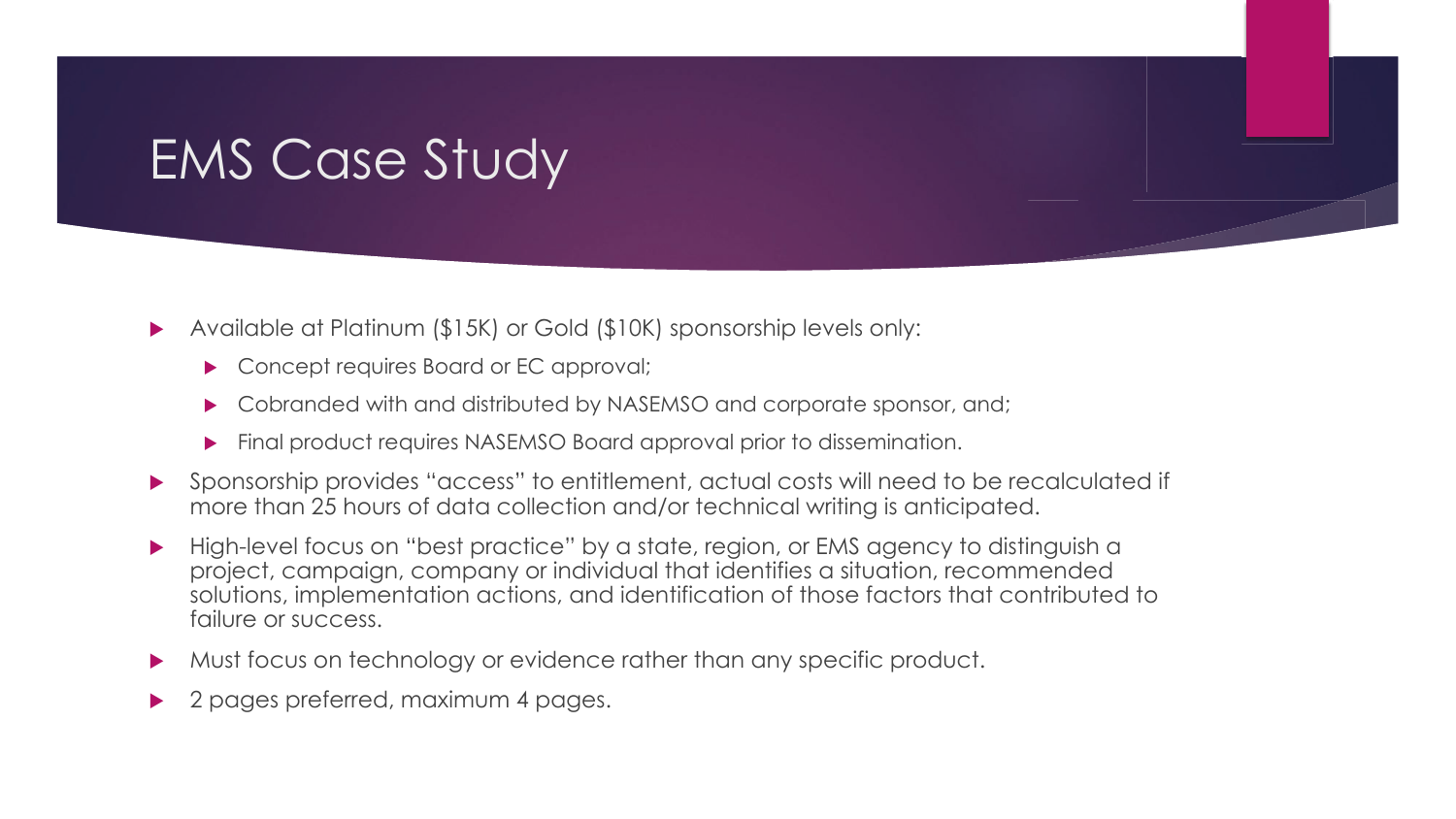# EMS Benchmarking Report Option 1- Broad EMS Community

- ! Available at Platinum (\$15K) or Gold (\$10K) sponsorship levels only:
	- ▶ Concept requires EC or Board approval;
	- ! Cobranded with and distributed by NASEMSO and corporate sponsor, and;
	- ! Final product requires NASEMSO Board approval prior to dissemination.
- ! Sponsorship provides "access" to entitlement, actual costs will need to be recalculated if more than 25 hours of data collection and/or technical writing is anticipated.
- ! States are asked to distribute NASEMSO survey link via state license databases; voluntary compliance and does not imply state endorsement of project.
- Except for link distribution, minimizes burden to state office workload.
- ! States can refer ALL questions related to link and/or survey to NASEMSO staff.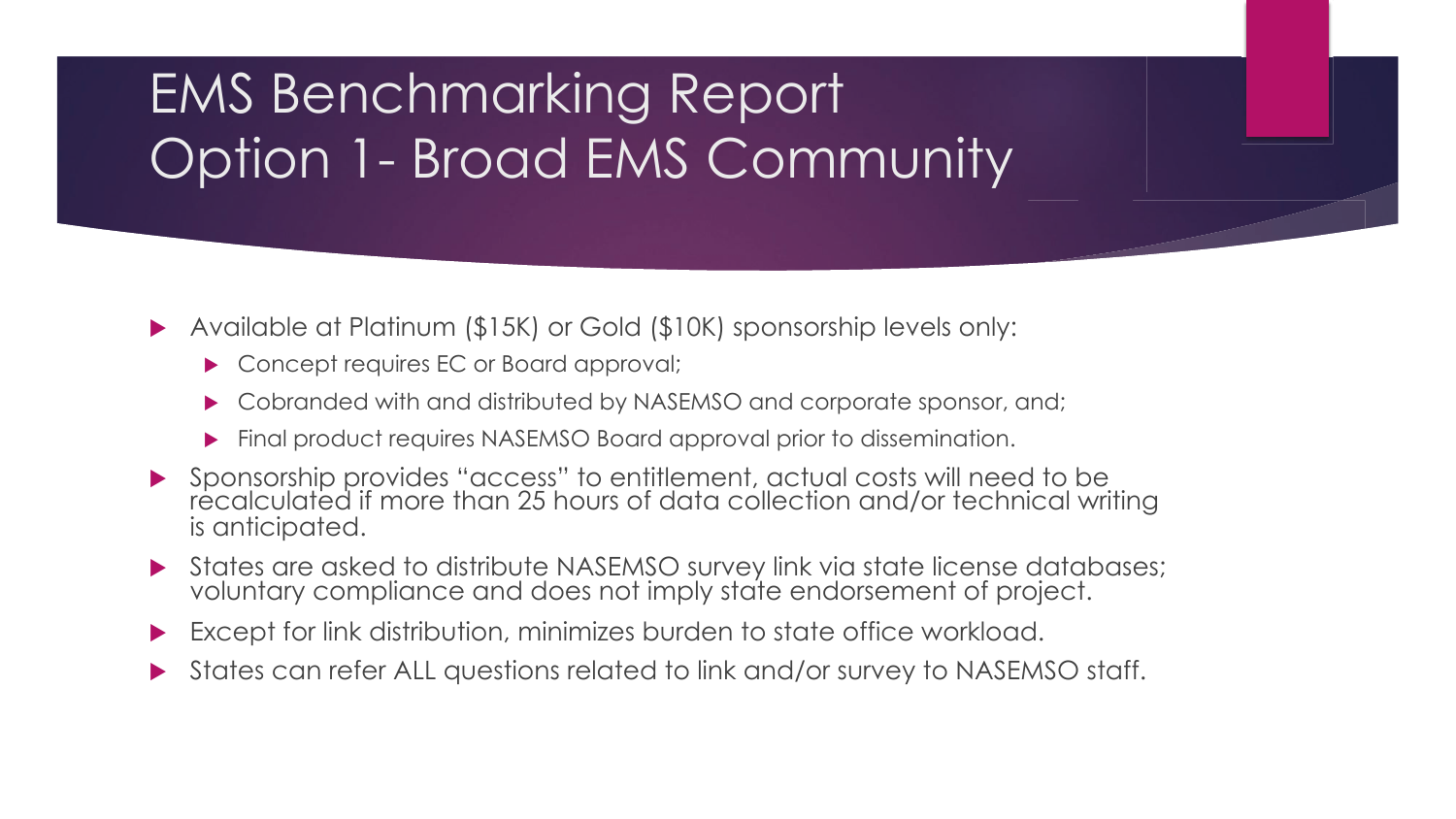# EMS Benchmarking Report Option 1- Broad EMS Community

#### **INASEMSO collects data (via SM)**

- Monitor rate of return and consult with sponsor to extend time frame as necessary
- ▶ 30 day period includes one reminder email at 2 weeks
- A copy of the raw data will be provided to the sponsor as an Excel spreadsheet or CSV file.
- NASEMSO coordinates production and distribution of the report with sponsor.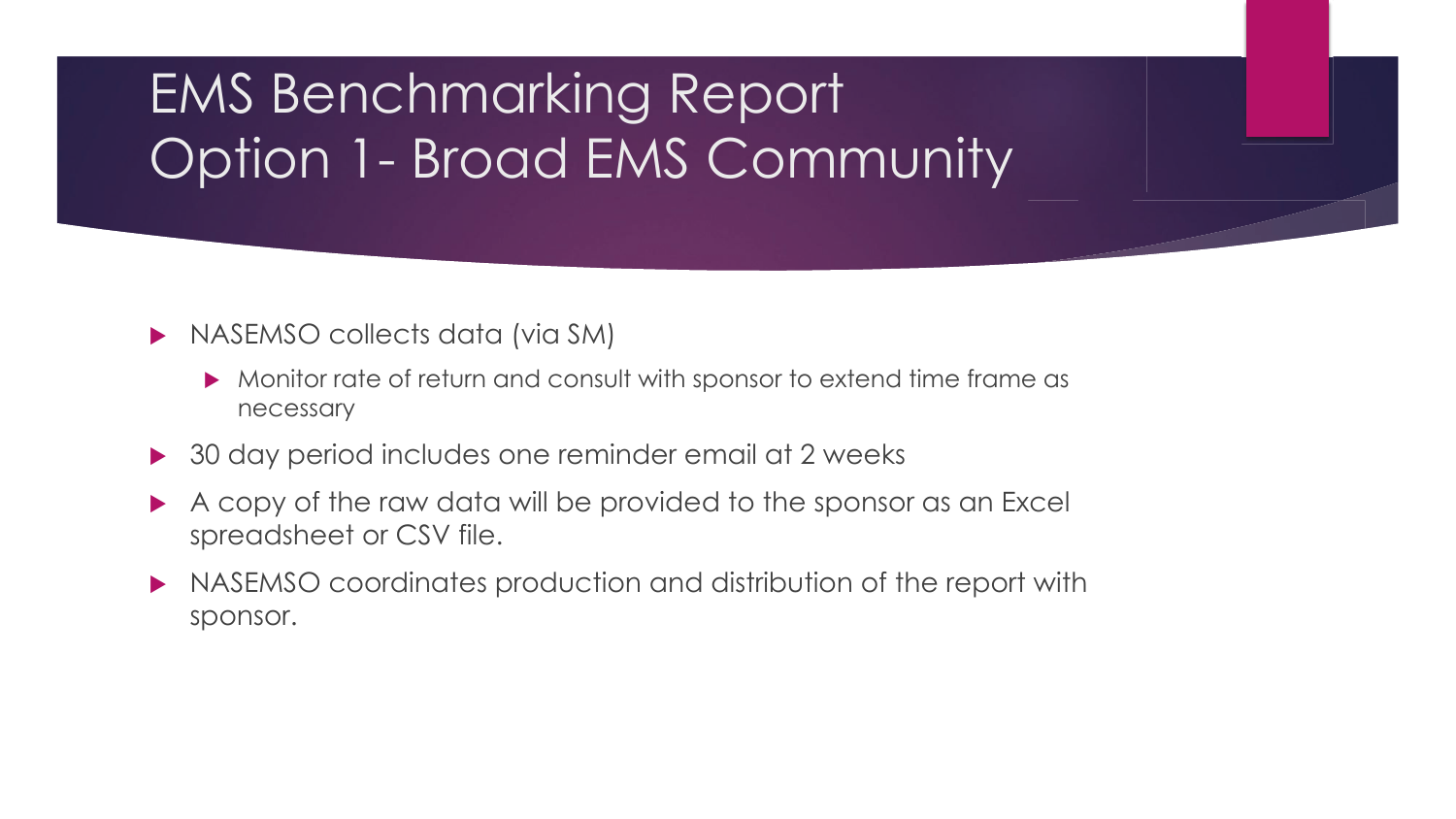# EMS Benchmarking Report Option 2 - State EMS Officials

- ! Available at Platinum (\$15K) or Gold (\$10K) sponsorship levels only:
	- ▶ Concept requires Board or EC approval;
	- ! Cobranded with and distributed by NASEMSO and corporate sponsor, and;
	- ! Final product requires NASEMSO Board approval prior to dissemination.
- ! Sponsorship provides "access" to entitlement, actual costs will need to be recalculated if more than 25 hours of data collection and/or technical writing is anticipated.
- NASEMSO staff will collaborate with sponsor to evaluate a topic for feasibility, originality, usefulness, interest, and relevance to the EMS industry.
- **Offering can be used to update an existing NASEMSO monograph or establish** a new one that benchmarks state EMS policies or practices.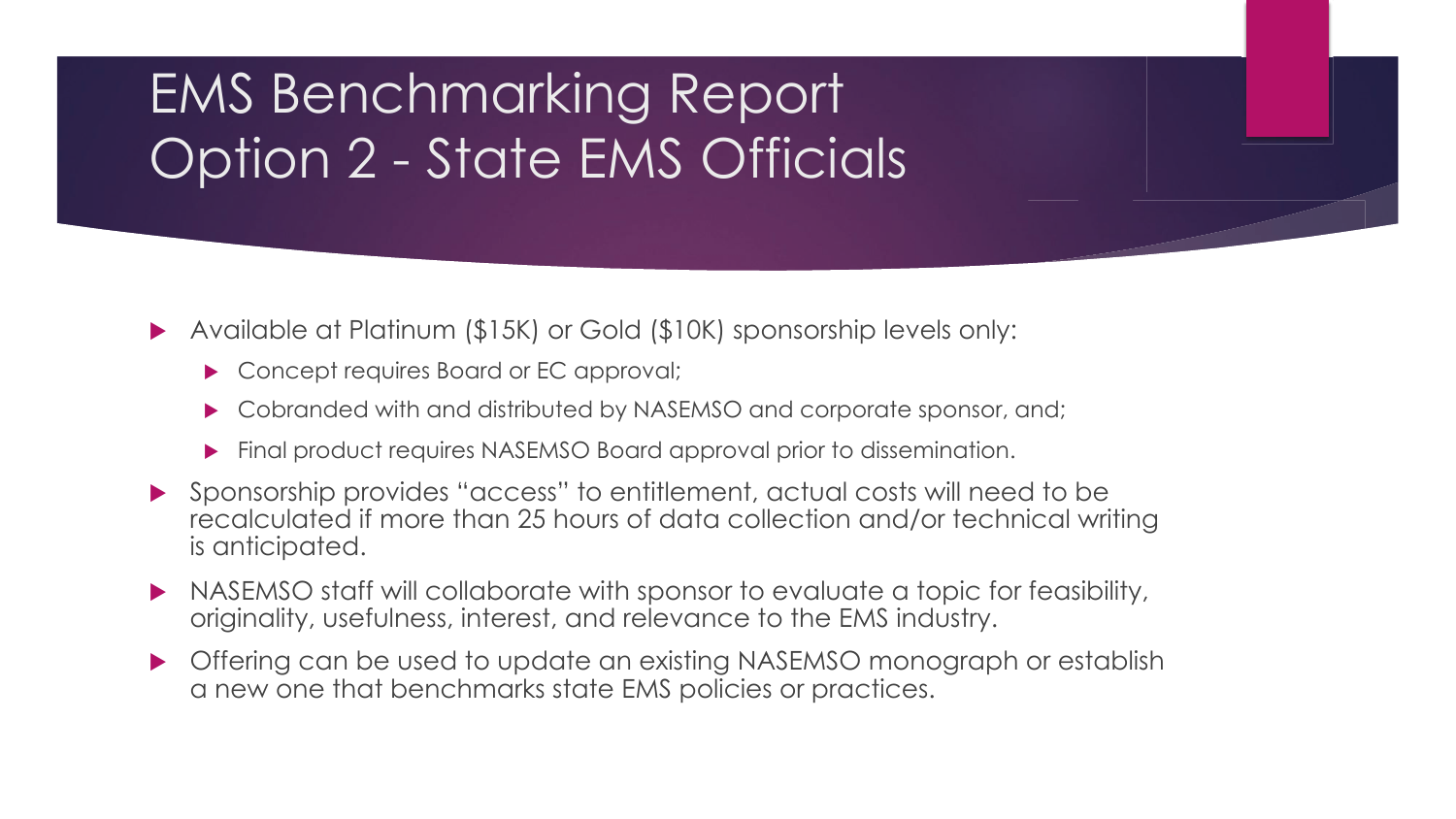# EMS Benchmarking Report Option 2 - State EMS Officials

- **INASEMSO collects data (via SM)** 
	- Monitor rate of return and consult with sponsor to extend time frame as necessary
- ▶ 30 day period includes one reminder email at 2 weeks
- A copy of the raw data will be provided to the sponsor as an Excel spreadsheet or CSV file.
- NASEMSO coordinates production and distribution of the report with sponsor.